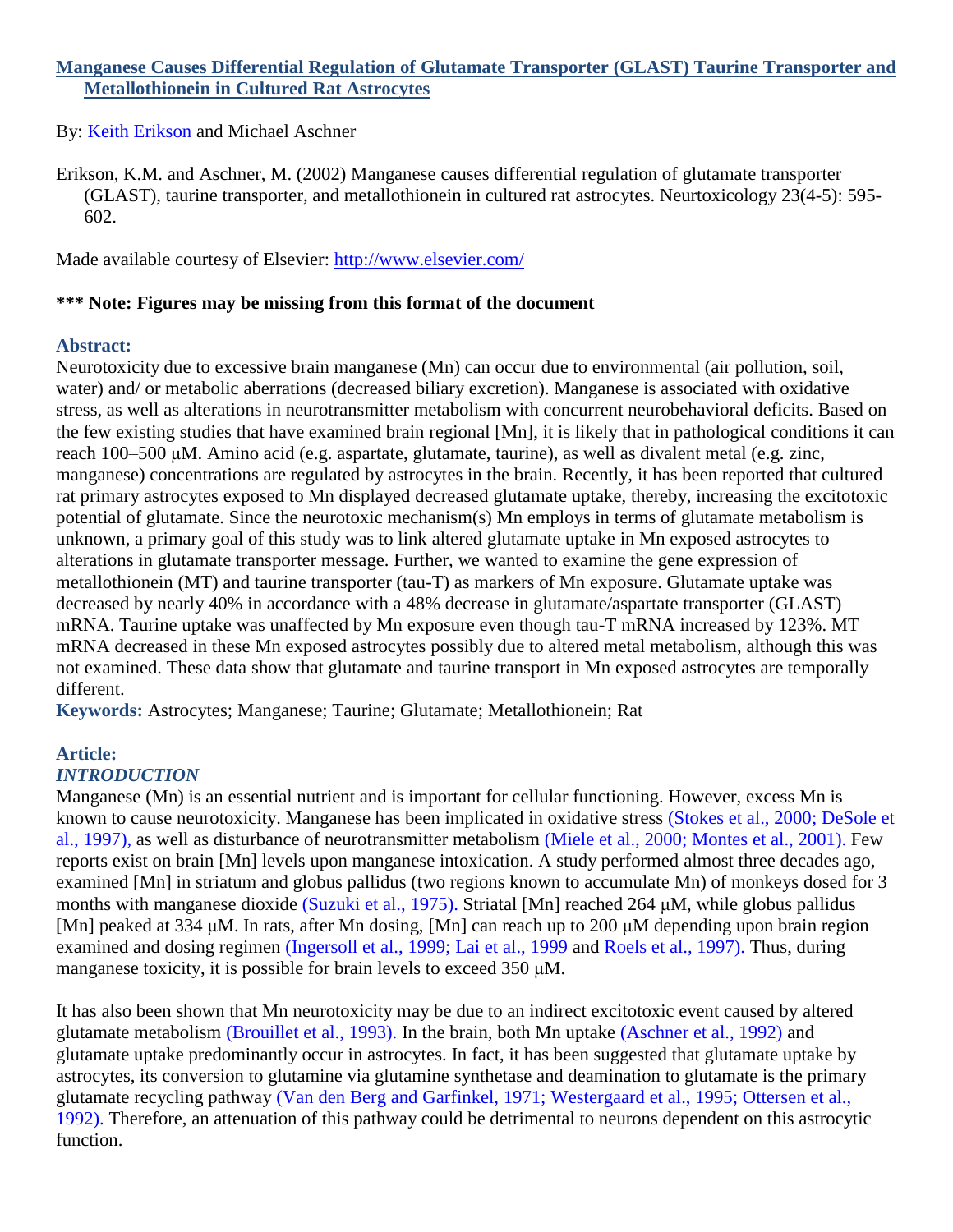It has been estimated that 80% of glutamate is in astrocytes (Aschner et al., 2001) and that abnormally increased extracellular glutamate levels are excitotoxic to neurons (Choi, 1988). Therefore, it is critical that astrocytes are equipped with mechanism(s) for the rapid removal of glutamate from synaptic clefts. This uptake process occurs via sodium/potassium-dependent membrane proteins known as glutamate transporters. While there are several glutamate transporters known to be important for neuronal functioning, glutamate transporter and glutamate/aspartate transporter (GLAST) are the prominent astrocytic transporters (Danbolt, 2001).

In cultured rat astrocytes, GLAST is the most prevalent glutamate transporter (Kondo et al., 1995), intracellularly transporting both glutamate and aspartate. A previous study showed that overnight Mn exposure to cultured rat astrocytes caused a 30% decrease in glutamate uptake (Hazell and Norenberg, 1997). It can be inferred from this study that Mn increases the excitotoxic potential as a result of increased extracellular glutamate. While it is speculated that decreased glutamate uptake is due to altered transporter functioning, levels of glutamate transporter protein and/or mRNA have not been examined in astrocytes exposed to Mn. Excess Mn is associated with neurotoxicity, thought to be due to oxidative stress (Stokes et al., 2000; DeSole et al., 1997). Like other eukaryotic cells, astrocytes possess defense mechanisms against increased intracellular oxidant levels. Amongst these is the sequestration of oxidants by metallothionein (MT). In CNS, MT exists in three isoforms (MT-I, MT-II and MT-III). MT-I and MT-II are expressed predominately in astrocytes, whereas MT-III is expressed primarily in hippocampal cells (Aschner, 1996). MT is important for cellular metabolism of metals, particularly in the brain where neural tissue is sensitive to any changes. Normally, zinc and copper levels will determine MT expression, (i.e. increased intracellular zinc levels leads to increased MT expression). While Mn intoxication in rats has been shown to have no effect on MT-I gene expression in striatal tissue (Zheng et al., 1999), it has yet to be determined whether astrocytic MT-I expression changes upon exposure to Mn.

Taurine is an amino acid that has been implicated as a neuroprotectant. Its osmoregulatory release from astrocytes exemplifies its neuroprotective property (Vitarella et al., 1994). Taurine uptake is mediated by a sodium-dependent uptake mechanism via the taurine transporter (tau-T) (Martin, 1992). Both gene expression of tau-T (Bitoun and Tappaz, 2000) and taurine uptake (Aschner et al., 2001) are increased in astrocytes exposed to a hyperosmotic condition. Currently, both taurine uptake and tau-T gene expression in astrocytes exposed to Mn are unknown.

Given the critical role of astrocytes in maintaining the composition of the extracellular fluid, the goals of this study were (1) to link altered glutamate uptake in Mn exposed cultured astrocytes to alterations in trans-porter metabolism (GLAST mRNA levels) and (2) to examine the gene expression of MT-I and tau-T as markers of Mn exposure.

# **MATERIALS AND METHODS**

# *Cell Cultures*

Primary astrocyte cultures were prepared as described by Frangakis and Kimelberg (1984). Briefly, the cerebral hemispheres of newborn Sprague-Dawley rats were removed and meninges were carefully dissected off. The basal ganglia and midbrain were removed and the remaining cortical tissue dissociated with Dispase (Life Technologies, Gaithersburg, MD). Cells were grown in minimal essential medium (MEM), supplemented with 10% horse serum (AGM). The cultures were maintained in a humidified atmosphere of 95% air/5%  $CO<sub>2</sub>$  at 37  $^{\circ}$ C. The media was changed twice weekly.  $^{3}$ H-aspartic acid uptake experiments and northern blots were performed after 3 weeks in culture, when the cells have formed a confluent monolayer. Immunocytochemically, >95% of the cells stained positively for the astrocytic marker glial fibrillary acidic protein (GFAP). Cell viability was measured by the trypan blue exclusion method  $(50\% (v/v))$  of 0.4% staining solution).

# *<sup>3</sup>H-Aspartic Acid and <sup>3</sup>H-Taurine Uptake*

Uptake of [2,3, -<sup>3</sup>H]-D-aspartate and [1,2, -<sup>3</sup>H] taurine were measured as described by Aschner et al. (1993). D-Aspartate is a non-metabolizable glutamate analogue that shares the same transporter as glutamate (Drejer et al., 1982). Astrocytes (grown on six well plates for 3–4 weeks) were incubated overnight at 37°C with AGM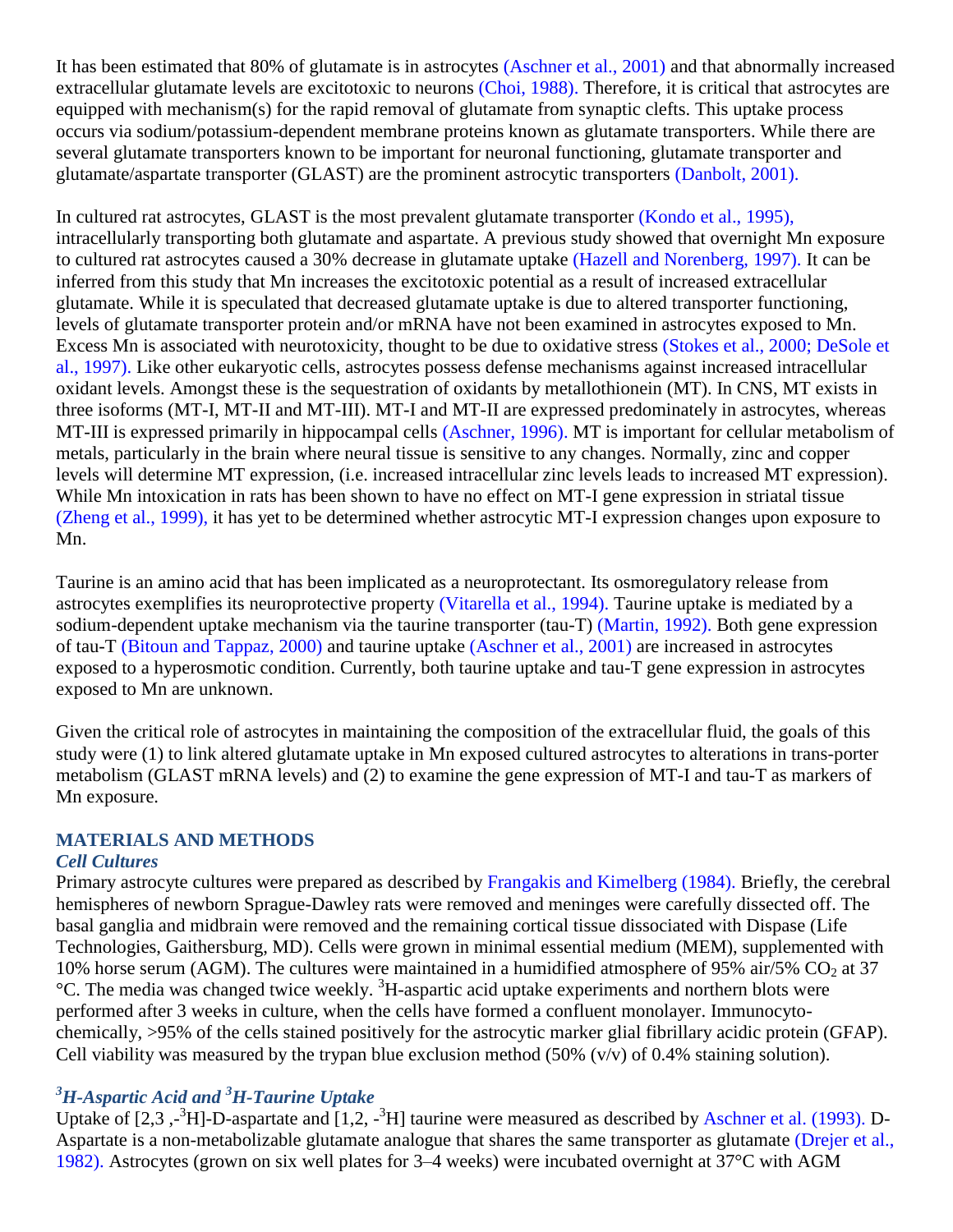containing 0, 100, 250 or 500  $\mu$ M MnCl<sub>2</sub>. The next day, cells were washed 3 times with HEPES buffer and incubated 1 min with HEPES buffer containing 0.5  $\mu$ Ci [2,3,-<sup>3</sup>H]-D-aspartate. The reaction was stopped by aspirating the buffer and washing the cells 4 times with cold (4°C) 290 mM mannitol buffer, containing 0.5 mM calcium nitrate to maintain cell adhesion to the substrate. Cells were solubilized in 2 ml 1 M NaOH, and aliquots (750 μl) were neutralized for 0-counting with a Beckman LS 3801 liquid scintillation analyzer (Beckman Instruments) and for protein determination (50 μl) with the bicinchonic assay (BCA, Pierce Chemicals).

# *Northern Blot*

Following an overnight (18 h) exposure to 0, 100, 250 or 500 μM MnCl, the total RNA was isolated from astrocyte cultures with a monophase phenol and guanidine isothiocyanate solution (RNAStat-60, Tel-Test Laboratories, Friendswood, TX). RNA (10 μg) was separated by denaturing agarose electrophoresis and transferred to nitrocellulose membranes (Nytran SuPerCharge, Schleicher and Schuell, Keene, NH) by capillary action in 10 x SSC overnight. Membranes were cross-linked with an ultraviolet cross-linker to immobilize RNA. Each blot was probed for MT, GLAST and taurine transporter (tau-T).

Blots were pre-hybridized in ultrasensitive hybridization buffer (Ambion Inc., Austin, TX) at 45°C (MT) or 50°C (GLAST and tau-T) for 1 h, followed by overnight hybridization with approximately  $10^6$  cpm/ ml of [alpha-<sup>32</sup>P] dCTP-labeled random primed cDNA probe (RadPrime DNA Labeling System, GibcoBRL, Life Technologies). GLAST cDNA probe was obtained from (Dr. Michael B. Robinson, University of Pennsylvania), MT cDNA probe from (Dr. Robert Andersen, University of California, Los Angeles) and Taurine Transporter cDNA was made according to Smith et al., 1992. Membranes were washed 2–3 times in 2x SSC/ 0. 1% SDS at 45°C (MT) or 50°C (GLAST and tau-T) for 20 min. Membranes were exposed to Kodak Bio-max MR film, at —80°C with intensifying screens for 2–3 days. The autoradiograms were quantified by densitometry scanning in conjunction with the TINA v2.09e computer program (Raytest USA Inc., Wilmington, NC). To correct for total RNA level, the blots were stripped in 0. 1 x SSC/0. 1 % SDS/40 mM Tris buffer and probed for 28s rRNA in 50% de-ionized formamide, 5 x Denhardt's solution, 10% dextran sulfate, 0. 1 % SDS, 4 x SSC, 100 μg/ml salmon sperm DNA, 20 mM Tris, pH 8.0 as described by Barbu and Dautry, 1989 to determine relative levels of the MT, GLAST and tau-T mRNAs. Films were digitized and band density was determined using the Tina v2.09e computer program (Raytest USA Inc., Wilmington, NC).

# *Statistical Analyses*

All experiments were conducted in five astrocyte preparations 1–2 replicates each (northern analysis), or 3–6 replicates each (uptake experiments). The data were analyzed with the GraphPad InStat version 3.02 for Windows, (GraphPad Software, San Diego, CA). One-way analysis of variance was carried out to test for concentration-dependent effects. Dunnet's procedure was used to evaluate mean differences compared to control (0 μM MnCl<sub>2</sub> treatment). The alpha level for the analyses was set at  $P < 0.05$ .

# **RESULTS**

# *<sup>3</sup>H-Aspartic Acid and <sup>3</sup>H-Taurine Uptake*

Overnight incubation with medium containing both  $250$  and  $500 \mu M$  MnCl<sub>2</sub> significantly decreased the 1 min <sup>3</sup>H-aspartate uptake in astrocytes by 24 and 38%, respectively,  $(P = 0:041)$  (Fig. 1) compared to control (0  $\mu$ M MnCl<sub>2</sub>). However, no concentration of MnCl<sub>2</sub> affected astrocyte <sup>3</sup>H-taurine uptake (P = 0:54) (Fig. 2).

# *Northern Analysis*

Exposure to 500 μM MnCl<sub>2</sub> for 18 h significantly decreased astrocytic GLAST mRNA (48%;  $P = 0.037$ ) (Fig. 3) and MT mRNA (55%;  $P = 0.012$ ) (Fig. 4) and increased tau-T mRNA (124%;  $P = 0.008$ ) (Fig. 5) compared to control. All three mRNAs changed with 100 and 250  $\mu$ M MnCl<sub>2</sub> exposure, however, these changes were not significantly different from the control astrocyte mRNA expression levels.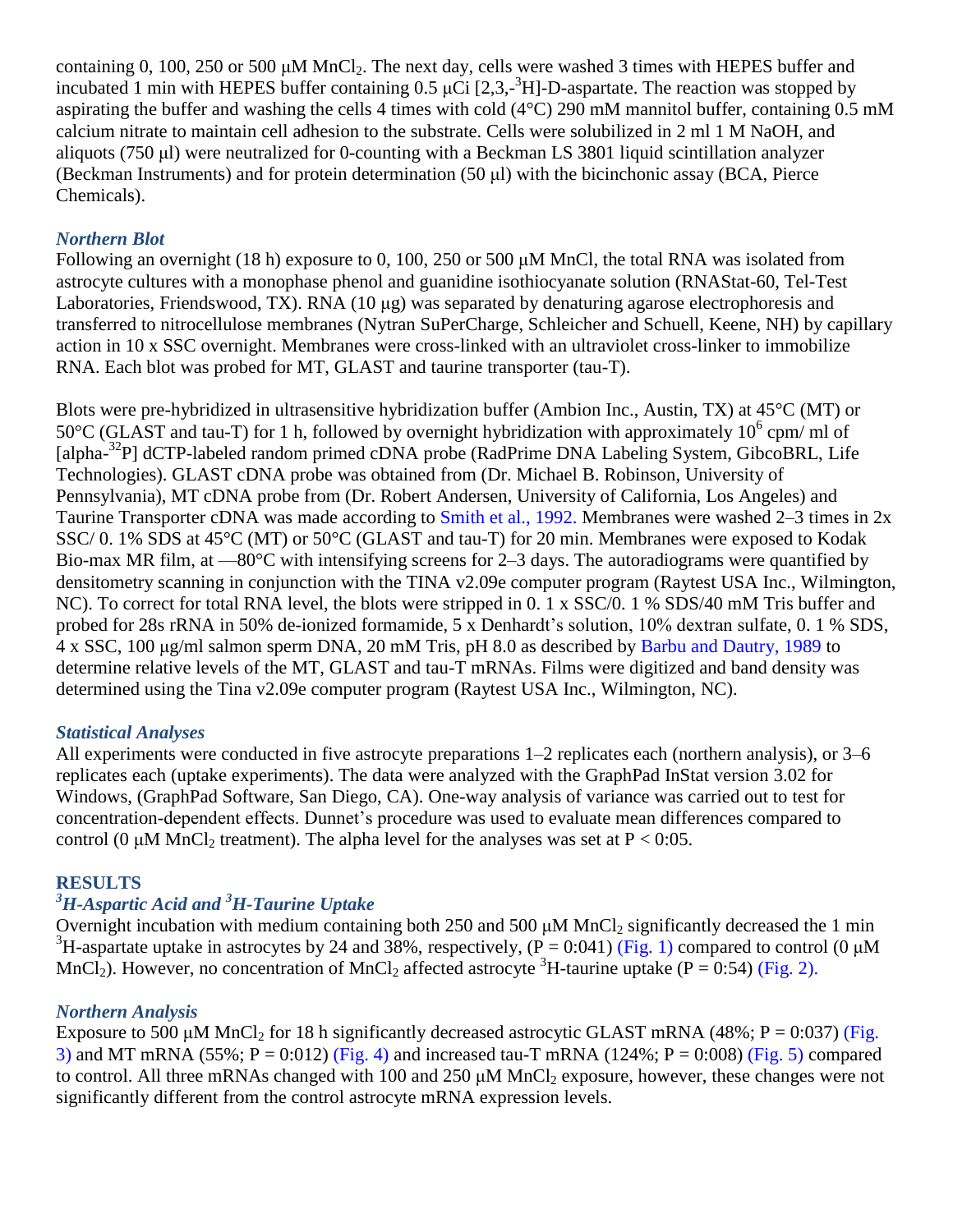

Fig. 1. One-minute uptake of  ${}^{3}$ H-D-aspartic acid in astrocytes exposed overnight to MnCl<sub>2</sub>. Data are Mean  $\pm$  S.E.M. for five independent astrocyte preparations with 3-6 replicates each per MnCl<sub>2</sub> concentration ( $n = 24$ , per concentration). Both 250 and 500  $\mu$ M MnCl<sub>2</sub> exposure led to a significant decrease in <sup>3</sup>H-aspartate uptake compared to  $0 \mu M MnCl_2$ , indicated by asterices "\*".



Fig. 2. One-minute uptake of  ${}^{3}$ H-taurine in astrocytes exposed overnight to MnCl<sub>2</sub>. Data are Mean  $\pm$  S.E.M. for five independent astrocyte preparations with 3-6 replicates each per MnCl<sub>2</sub> concentration ( $n = 21$ , per concentration). There was no significant effect of MnCl<sub>2</sub> exposure on <sup>3</sup>H-taurine uptake.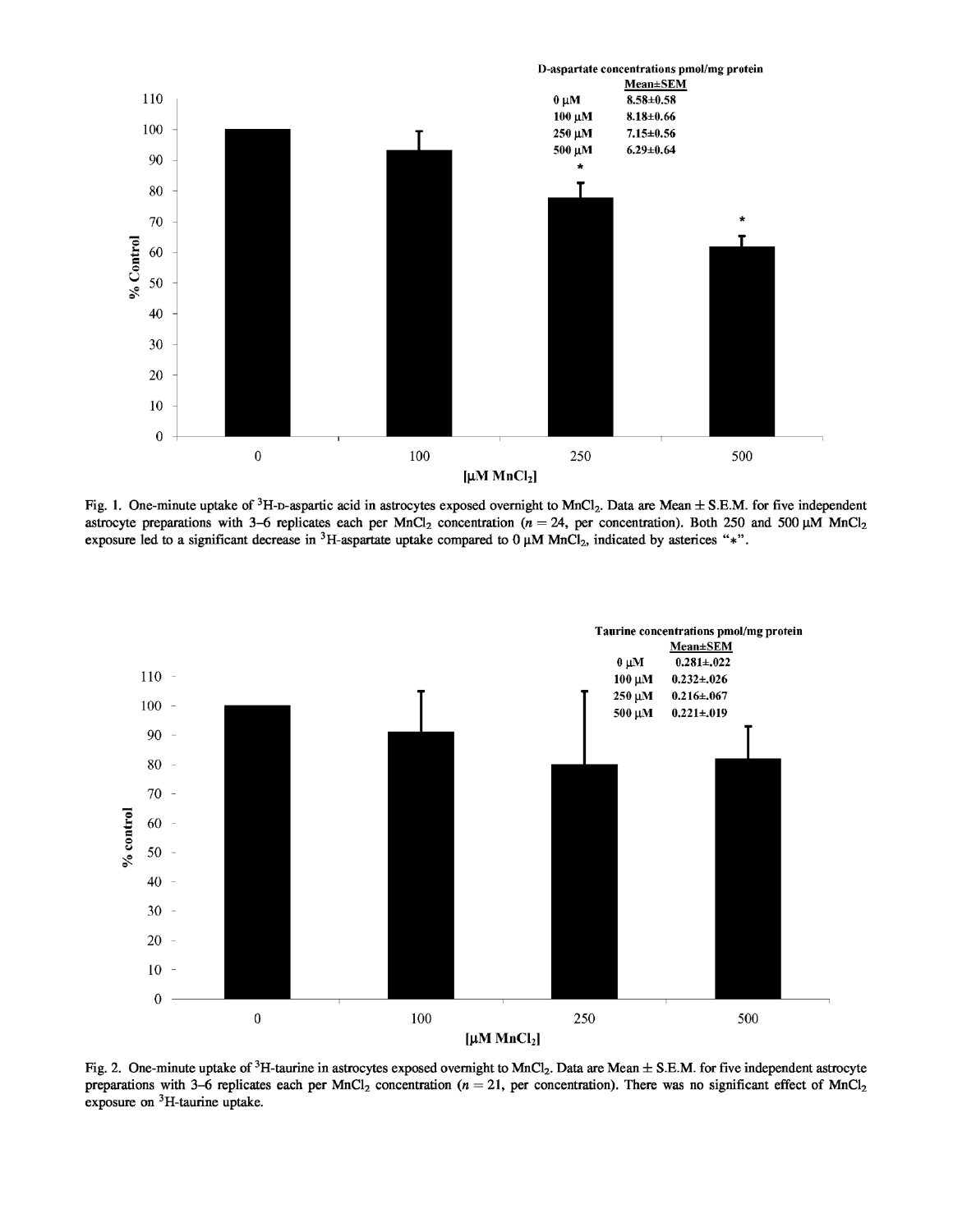

Fig. 3. GLAST mRNA expression in astrocytes exposed overnight to MnCl<sub>2</sub>. Data are Mean  $\pm$  S.E.M. for five independent astrocyte preparations with 1-2 replicates per MnCl<sub>2</sub> concentration. Specifically,  $0 \mu M$ ,  $n = 8$ ; 100  $\mu M$ ,  $n = 9$ ; 250  $\mu M$ ,  $n = 7$ ; 500  $\mu Mn = 8$ . Astrocytes incubated in media containing 500 µM MnCl<sub>2</sub> had significantly lower GLAST mRNA levels compared to control as indicated by asterisk "\*". Northern blot shown is a representative one. All were standardized with 28-S rRNA (representative blot shown).



Fig. 4. MT mRNA expression in astrocytes exposed overnight to  $MnCl_2$ . Data are Mean ± S.E.M. for five independent astrocyte preparations with 1-2 replicates per MnCl<sub>2</sub> concentration. Specifically, 0  $\mu$ M, n = 8; 100  $\mu$ M, n = 9; 250  $\mu$ M, n = 7; 500  $\mu$ M, n = 8. Astrocytes incubated in media containing 500 µM MnCl<sub>2</sub> had significantly lower MT mRNA levels compared to control as indicated by asterisk "\*". Northern blot shown is a representative one. All were standardized with 28-S rRNA (representative blot shown).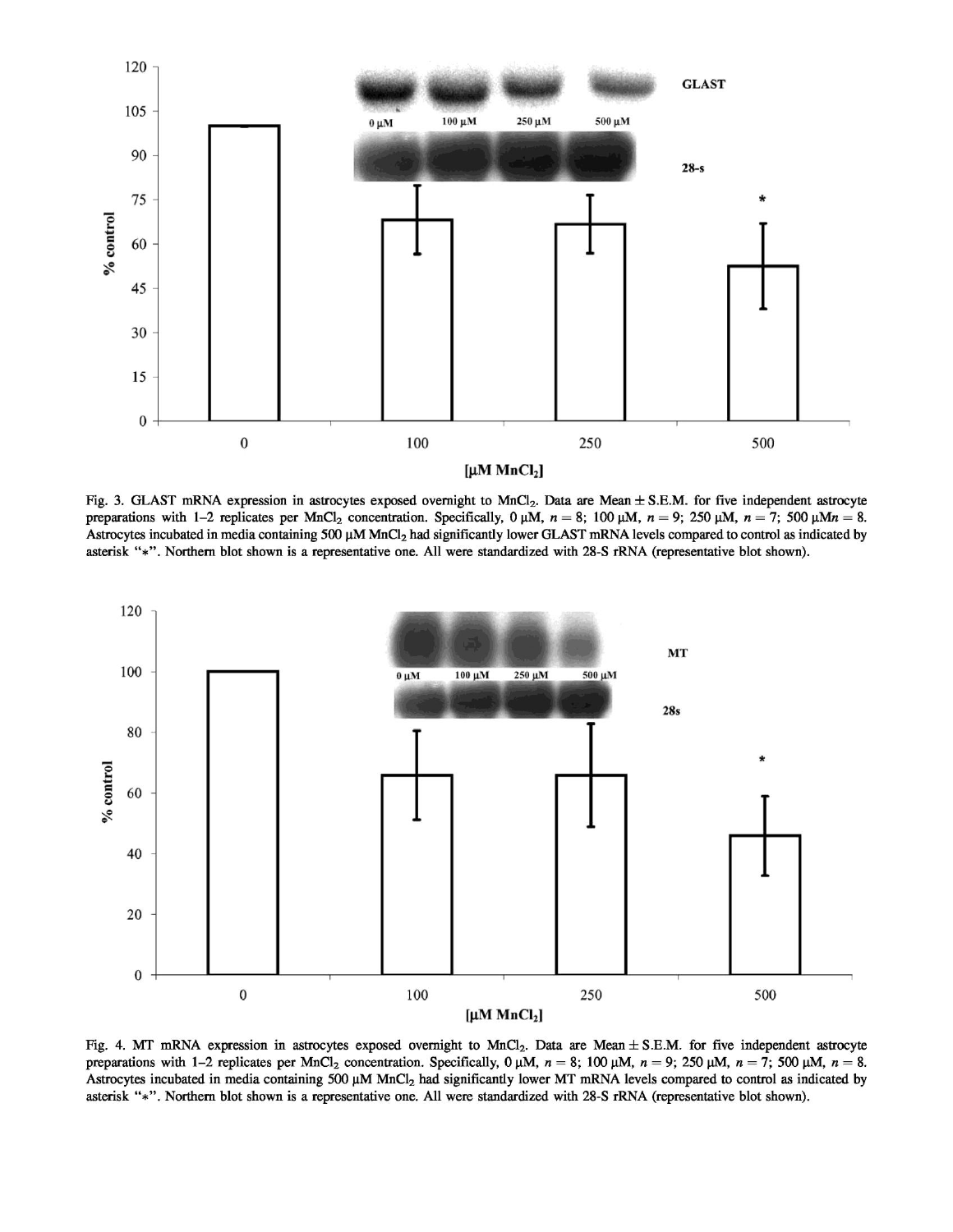

Fig. 5. tau-T mRNA expression in astrocytes exposed overnight to MnCl<sub>2</sub>. Data are Mean  $\pm$  S.E.M. for five independent astrocyte preparations with 1-2 replicates per MnCl<sub>2</sub> concentration. Specifically, 0  $\mu$ M, n = 8; 100  $\mu$ M, n = 9; 250  $\mu$ M, n = 7; 500  $\mu$ M, n = 8. Astrocytes incubated in media containing 500 µM MnCl<sub>2</sub> had significantly higher tau-T mRNA levels compared to control as indicated by asterisk "\*". Northern blot shown is a representative one. All were standardized with 28-S rRNA (representative blot shown).

#### **DISCUSSION**

This study demonstrates variable responses in astrocyte gene expression and amino acid uptake in response to potentially toxic concentrations of Mn. Exposure to 500 μM MnCl<sub>2</sub> led to decreased mRNA levels of GLAST and MT, but the same concentration of manganese increased tau-T mRNA levels. Furthermore, aspartate uptake was significantly attenuated in Mn exposed astrocytes (250 and 500 μM) (Fig. 1), whereas, taurine uptake remained unchanged (Fig. 2). Both taurine uptake and tau-T mRNA data demonstrate that changes in aspartate uptake and GLAST, MT mRNA are specific to Mn exposure and not frank cytotoxicity.

The decreased uptake of D-aspartate by astrocytes exposed to Mn corroborates an earlier study by Hazell and Norenberg (1997). Since astrocytes take up about 80% of extracellular glutamate (Aschner et al., 2001), any decrease in this uptake process can have profound neurotoxicological implications. Therefore, the excitotoxicant effect of increased extracellular glutamate associated with Mn-induced uptake inhibition, might represent a neurotoxic mechanism of manganese (Stokes et al., 2000; DeSole et al., 1997; Miele et al., 2000; Montes et al., 200 1). Most literature on Mn neurotoxicity and neurotransmitter metabolism focuses on alterations in the dopamine system (Verity, 1999). However, this study lends credence to the possibility of alterations in the glutamatergic system, as well as Y-amino butyric acid (GABA) systems, particularly in striatum where cortical glutamatergic afferents converge. Altered glutamatergic and GABAergic functioning can contribute to altered striatal dopamine metabolism (Page et al., 2001; Castro and Zigmond, 2001). Therefore, the neurotoxic effects of Mn on striatal dopamine may be indirectly mediated via abnormal striatal glutamate and/or GABA metabolism.

GLAST is the most prevalent glutamate transporter in cultured astrocytes (Kondo et al., 1995). It is, there-fore, probable that the decreased glutamate uptake observed in Mn-exposed astrocytes represents decreased GLAST expression. Glutamate transporter are rapidly synthesized, and a cytosolic pool of these proteins is available for plasma membrane insertion as functional proteins in response to changes in extra-cellular glutamate levels (Davis et al., 1998). Decreased glutamate uptake observed in Mn-exposed astrocytes is, therefore, potentially due to decreased functional GLASTs. While the protein levels of GLAST were not measured in the present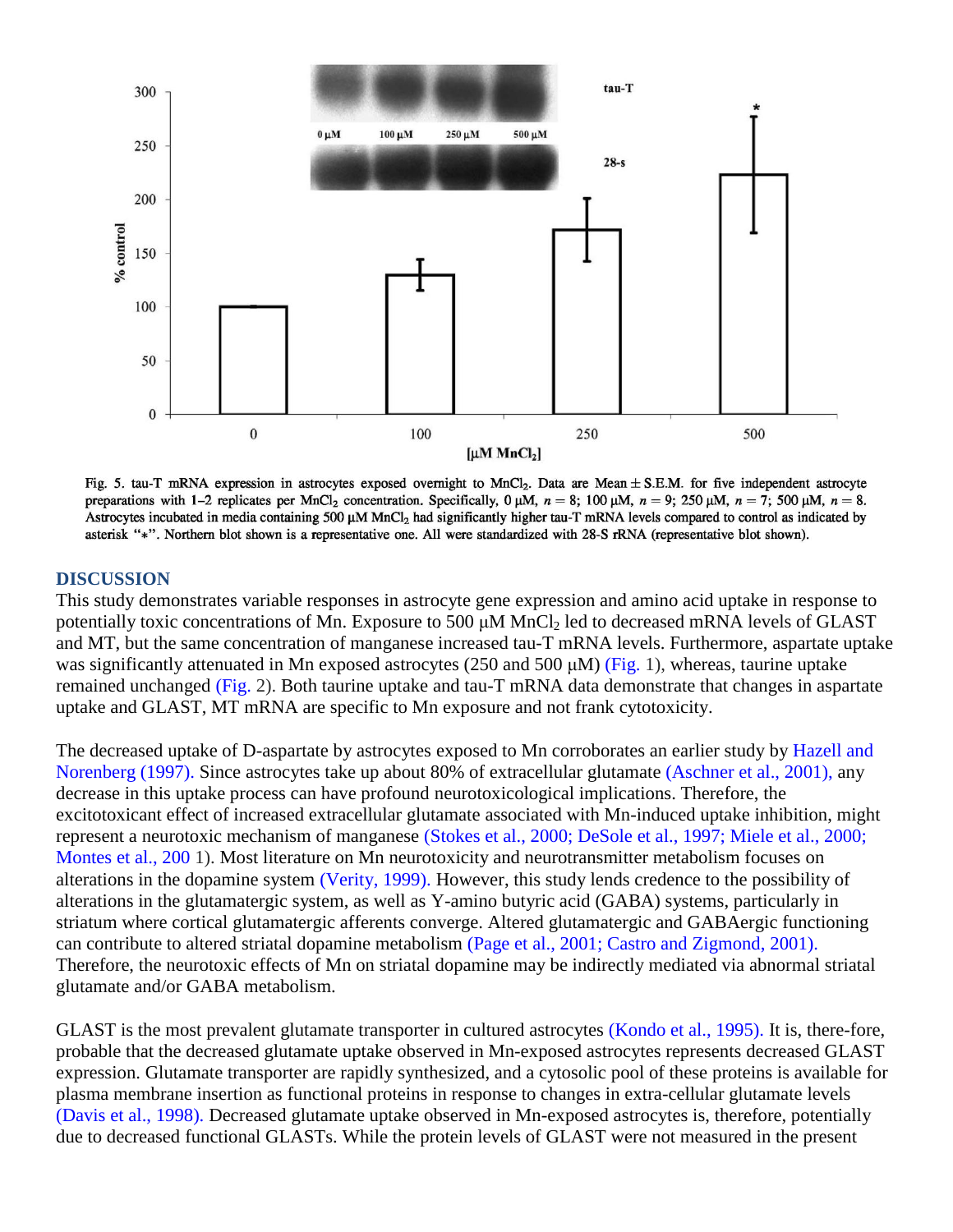study, mRNA levels were indicative of decreased message due to manganese treatment (Fig. 3), potentially leading to decreased protein levels as well.

MT is important for normal cellular homeostasis including gene regulation, adaptation to stress and metal metabolism (Cherian et al., 1997; Dunn et al., 1987; Durnam and Palmiter, 1987). MT-I gene expression increases in response to elevated intracellular zinc as well as other divalent metals (Katakai et al., 2001). Thus, it was quite unexpected to note decreased MT-I expression in Mn-treated astrocytes (Fig. 4). A number of explanations can account for this effect. First, increased intracellular [Mn] might diminish the con-tent of other divalent metals (e.g. zinc, copper) thereby exerting feedback inhibition, and decreasing MT mRNA expression. This is consistent with a recent report that decreased hepatic copper levels are associated with reduced MT-I expression (Aoyama et al., 2001). To date, it is unknown what, if any, effect Mn has on the metabolism of other metals in astrocytes. However, in the brain, increased Mn has been proven to interfere with divalent metal metabolism (Zheng et al., 1999). A second potential explanation is that decreased expression of MT-I mRNA upon Mn exposure is not associated with changes in functional MT protein levels, which have not been measured in the present study.

Our study shows that astrocytes, exposed to Mn, have varying amino acid uptake capacities. This differential effect is evidenced by a decline in glutamate but not taurine uptake. When linking uptake of these amino acids to their respective transporters, the decreased glutamate uptake is congruent with GLAST expression. However, the unchanged taurine uptake is in contrast to the significant increase in tau-T mRNA (Fig. 5). One explanation of this inconsistency is that the 18 h exposure time to manganese was adequate for tau-T transcription, but not translation. Alternatively, the tau-T transporter protein may be present in these cells, but incorporation into the membrane is altered (i.e. decreased functional trans-porter). Protein kinase C (PKC) has been implicated in regulating tau-T, with increased PKC activity (increased phosphorylation) causing decreased taurine uptake in astrocytes (Tchoumkeu-Nzouessa and Rebel, 1996) and retinal cells (Loo et al., 1996). Unfortunately, no data are available on the effect of Mn on PKC activity, and the possibility that PKC regulates tau-T expression will have to await additional studies. Similarly, data on Mn-induced tau-T expression are lacking.

It has been reported that hyperosmotic medium increases tau-T mRNA levels in astrocytes (Bitoun and Tappaz, 2000). However, it is unlikely that Mn is causing a hyperosmotic condition in the experiments presented herein. Therefore, a more plausible explanation of our data is that the astrocytes are "gearing up" for increased taurine transport, but that the time frame used in this study was too short to measure a change in the functional capacity of tau-T. Indeed, we previously observed this phenomena in ethanol treated astrocytes where 24 h exposure did not effect taurine uptake, but 96 h exposure increased its uptake (Aschner et al., 2001). Taken collectively, these data support the fact that taurine and glutamate transport in astrocytes are temporally different.

In conclusion, our data indicate that decreased glutamate uptake due to Mn exposure in astrocytes is linked to decreased GLAST mRNA. The experiments also support the hypothesis that manganese exposure might lead to exaggerated excitotoxic response due to diminished glutamate uptake by astrocytes. Further-more, the decreased MT-I mRNA and increased tau-T mRNA demonstrate a differential response by astrocytes to Mn exposure. Future studies will focus on measuring MT and tau-T protein levels and their role in Mn neurotoxicity.

# **REFERENCES**

Aoyama Y, Kato C, Sakakibara S. Expression of metallothionein in liver and kidney of rats is influenced by excess dietary histidine. Comp Biochem Physiol C Toxicol Pharmacol 2001; 128:339–47. Aschner M, Gannon M, Kimmelberg HK. Manganese (Mn) uptake and efflux in cultured rat astrocytes. J Neurochem 1992;58:730–5. Aschner M, Du YL, Gannon M, Kimelberg HK. Methylmercury-induced alterations in excitatory amino acids transport in rat primary astrocyte cultures. Brain Res 1993;602:181–6.

Aschner M. The functional significance of brain metallothioneins. FASEB J 1996;10:1129–36.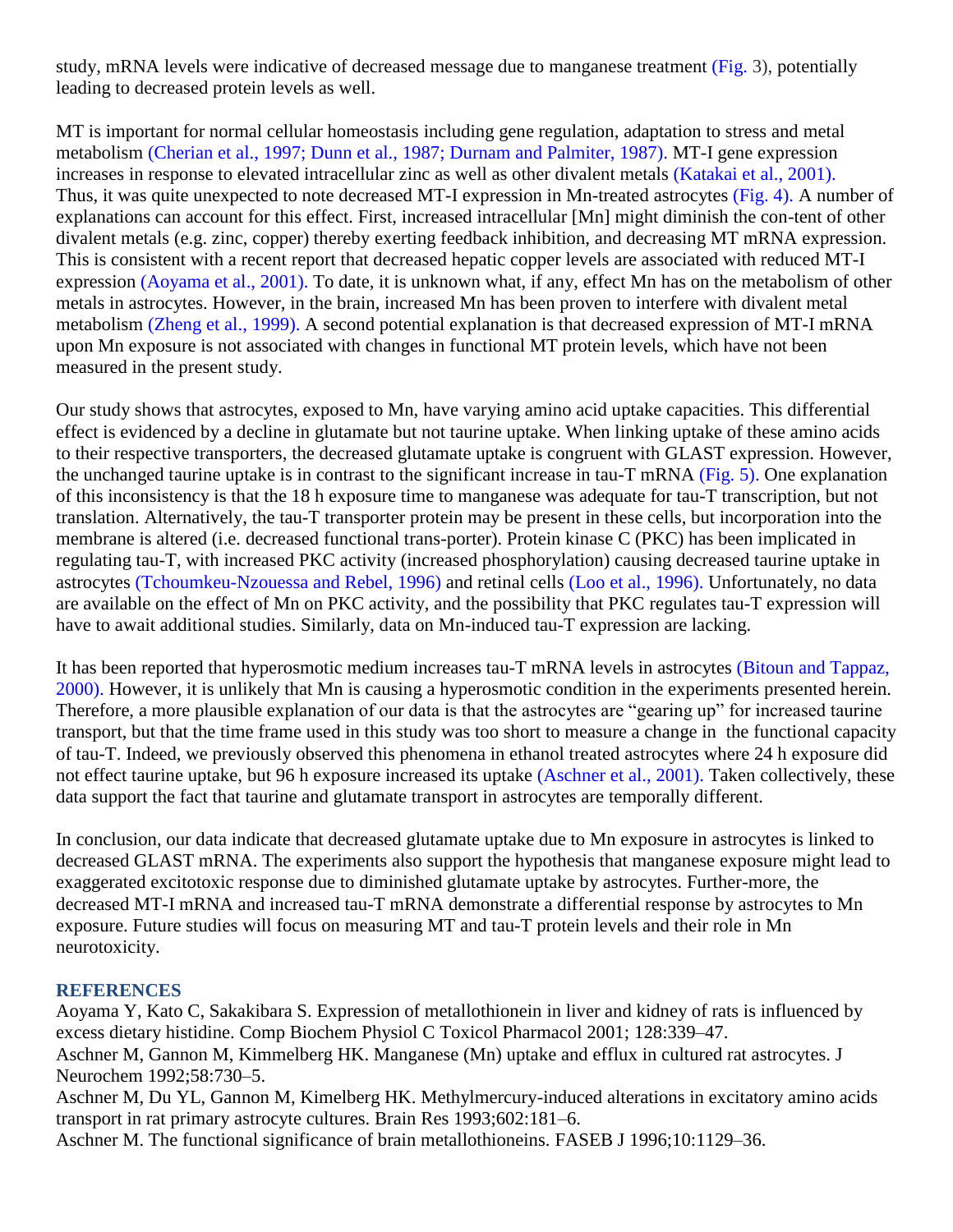Aschner M, Mutkus L, Allen JW. Aspartate and glutamate transport in acutely and chronically ethanol exposed neonatal rat primary astrocyte cultures. Neurotoxicology 2001;44:1–6.

Barbu V, Dautry F. Northern blot normalization with a 28s rRNA oligonucleotide probe. Nucleic Acids Res 1989;17:7115.

Bitoun M, Tappaz M. Gene expression of the transporters and biosynthetic enzymes of the osmolytes in astrocyte primary cultures exposed to hyperosmotic conditions. Glia 2000;32: 165–76.

Brouillet EP, Shinobu L, McGarvey U, Hochberg F, Beal MF. Manganese injection into the rat striatum produces excitotoxic lesions by impairing energy metabolism. Exp Neurol 1993; 120:89–94.

Castro SL, Zigmond MJ. Stress-induced increase in extracellular dopamine in striatum glutamatergic action via N-methyl-D-aspartate receptors in substantia nigra. Brain Res 2001;901: 47–54.

Cherian M, Aschner MG, Klaaassen CD, Palmiter RD, Erickson JC, Bush AI. Metallothionein in brain, the role in physiology and pathology. Toxicol Appl Pharmacol 1997; 1142:229–42.

Choi DW. Glutamate neurotoxicity and diseases of the central nervous system. Neuron 1988;1:623–33. Danbolt NC. Glutamate uptake. Prog Neurobiol 2001;65:1–105.

Davis KE, Straff DJ, Weinstein EA, Bannerman PG, Correale DM, Rothstein JD, Robinson MB. Multiple signaling pathways regulate cell surface expression and activity of the excitatory amino acid carrier 1 subtype of Glu transporter in c6 glioma. J Neurosci 1998;18:2475–85.

DeSole MS, Esposito G, Migheli R, Sircana S, Delogu MR, Fresu L, Miele M, de Natale G, Miele E. Glutathione deficiency potentiates manganese toxicity in rat striatum and brainstem and in PC12 cells. Pharmacol Res 1997;36:285–92.

Drejer J, Larsson OM, Schousboe A. Characterization of L-glutamate uptake into and release from astrocytes and neurons cultured from different brain regions. Exp Brain Res 1982;47: 259–69.

Dunn MT, Blalock TL, Cousins RJ. Metallothionein. Proc Soc Exp Biol Med 1987;185:107–19. Durnam DM, Palmiter RD. Analysis of the detoxificication of heavy metal ions by mouse metallothionein. Experientia Suppl 1987;52:457–63.

Frangakis MV, Kimelberg HK. Dissociation of neonatal rat brain by dispase for preparation of primary astrocyte cultures. Neurochem Res 1984;9:1689–98.

Hazell AS, Norenberg MD. Manganese decreases glutamate uptake in cultured astrocytes. Neurochem Res 1997;22:1443–7.

Ingersoll RT, Montgomery EB, Aposhian HV. Central nervous system toxicity of manganese. Part II. Cocaine or reserpine inhibit manganese concentration in the rat brain. Neurotoxicology 1999;20:467–76.

Katakai K, Liu J, Nakajima K, Keefer LK, Waalkes MP. Nitric oxide induces metallothionein (MT) gene expression appartently by displacing zinc bound to MT. Toxicol Lett 200 1; 119:103–8.

Kondo K, Hashimoto H, Kitanaka J, Sawada M, Suzumura A, Marunouchi T, Baba A. Expression of glutamate transporters in cultured glial cells. Neurosci Lett 1995;188:140–2.

Lai JC, Minski MJ, Chan AW, Leung TK, Lim L. Manganese mineral interactions in brain. Neurotoxicology 1999;20:433–44.

Loo DD, Hirsch JR, Sarkar HK, Wright EM. Regulation of the mouse retinal taurine transporter (TAUT) by protein kinases in Xenopus oocytes. FEBS Lett 1996;392:250–4.

Martin DL. Synthesis and release of neuroactive substances by glial cells. Glia 1992;5:81–94.

Miele M, Serra PA, Esposito G, Delogu MR, Migheli R, Rocchitta G, Desole MS. Glutamate and catabolites of high energy

phosphates in the striatum and brainstem of young and aged rats subchronically exposed to manganese. Aging 2000;12: 393–7.

Montes S, Alcaraz-Zubeldia M, Muriel P, Rios C. Striatal manganese accumulation induces changes in dopamine metabolism in the cirrhotic rat. Brain Res 2001;891:123–9.

Ottersen OP, Zhang N, Walberg F. Metabolic compartmentation of glutamate and glutamine: morphological evidence obtained by quantitative immunocytochemistry in rat cerebellum. Neuroscience 1992;46:519–34.

Page G, Peeters M, Najimi M, Maloteaux JM, Hermans E. Modulation of the neuronal dopamine transporter activity by metabotropic glutamate receptor mGluR5 in rat striatal synaptosomes through phosphorylation mediated processes. J Neurochem 2001;76:1282–90.